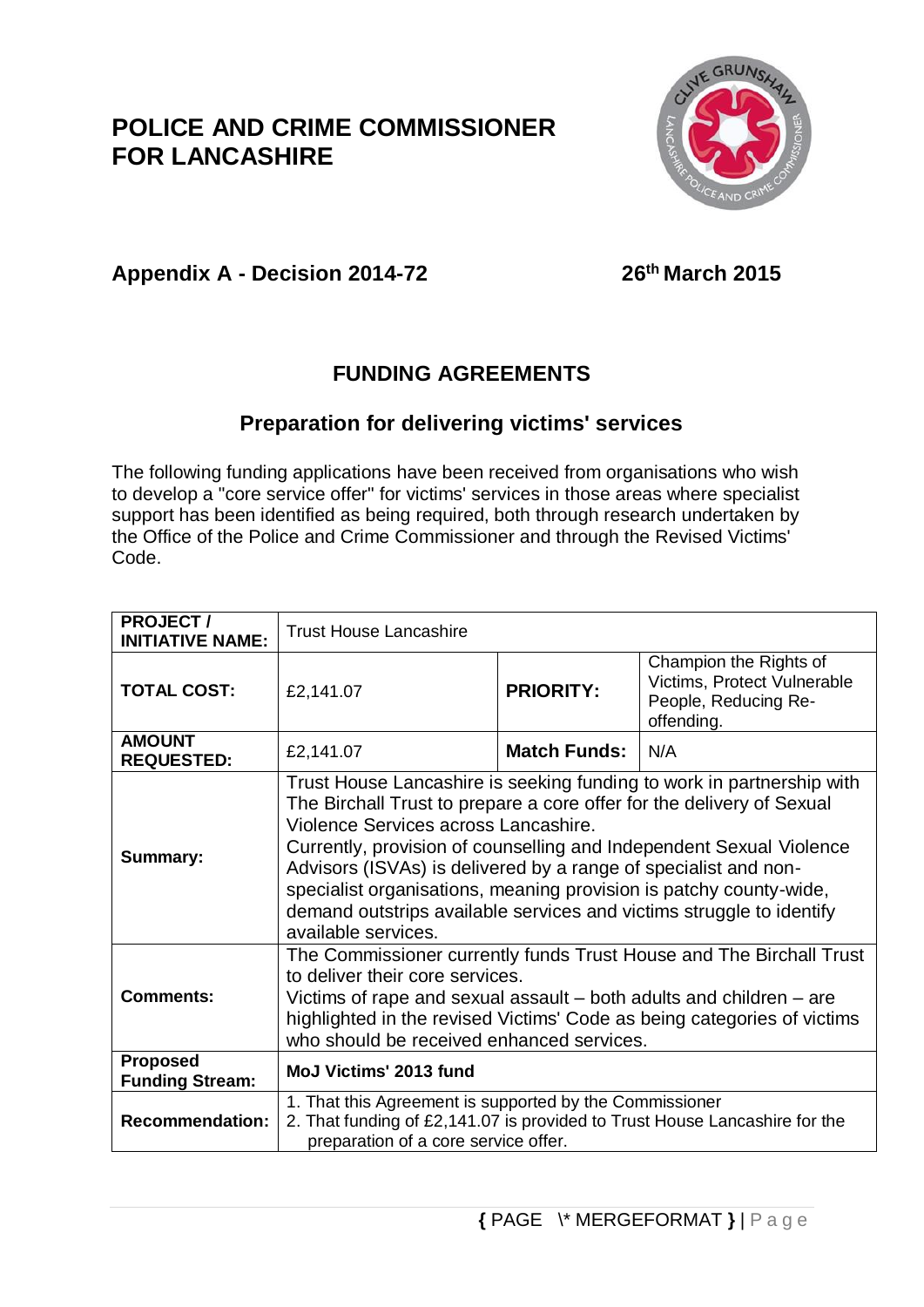# **POLICE AND CRIME COMMISSIONER FOR LANCASHIRE**



| <b>PROJECT/</b><br><b>INITIATIVE NAME:</b> | Greater Together - Young People's Victim Support Service                                                                                                                                                                                                                                                                                                                                                                                                                                                                                                                                                                                                                                                                                                                                            |                     |                                                                                                          |
|--------------------------------------------|-----------------------------------------------------------------------------------------------------------------------------------------------------------------------------------------------------------------------------------------------------------------------------------------------------------------------------------------------------------------------------------------------------------------------------------------------------------------------------------------------------------------------------------------------------------------------------------------------------------------------------------------------------------------------------------------------------------------------------------------------------------------------------------------------------|---------------------|----------------------------------------------------------------------------------------------------------|
| <b>TOTAL COST:</b>                         | £9,450                                                                                                                                                                                                                                                                                                                                                                                                                                                                                                                                                                                                                                                                                                                                                                                              | <b>PRIORITY:</b>    | Champion the Rights of<br>Victims, Protect Vulnerable<br>People, Reducing Crime,<br>Reduce Re-offending. |
| <b>AMOUNT</b><br><b>REQUESTED:</b>         | £9,450                                                                                                                                                                                                                                                                                                                                                                                                                                                                                                                                                                                                                                                                                                                                                                                              | <b>Match Funds:</b> | N/A                                                                                                      |
| <b>Summary:</b>                            | Greater Together - a consortia of pan-Lancashire organisations - will work<br>to develop a "core offer" of victims' services for young people across the<br>county, and also for those young people who are perpetrators of crime<br>against other young people.<br>The core offer will entail the production of a consistent service and financial<br>model to be offered, via a single gateway of referral which will be accessible<br>to the Victim Support hub and by referral agencies such as Youth Justice<br>Services, Lancashire police, VCF organisations and other stakeholders.<br>Once designed a range of appropriately skilled and trained providers<br>operating through the Greater Together and Families Health and Wellbeing<br>consortia will take responsibility for delivery. |                     |                                                                                                          |
| <b>Comments:</b>                           | This project has the support of the Consortia and of the Youth Justice leads<br>in Blackpool, Blackburn and Lancashire.<br>The Commissioner's Victims' Strategy makes specific reference to ensure<br>that "the needs of children and young people as victims and witnesses are<br>recognised and services designed and delivered in a way that best suits<br>them."                                                                                                                                                                                                                                                                                                                                                                                                                                |                     |                                                                                                          |
| <b>Proposed</b><br><b>Funding Stream:</b>  | <b>MoJ Victims' Funding 2013</b>                                                                                                                                                                                                                                                                                                                                                                                                                                                                                                                                                                                                                                                                                                                                                                    |                     |                                                                                                          |
| <b>Recommendation:</b>                     | 1. That this Agreement is supported by the Commissioner<br>2. That funding of £9,450 is provided to Greater Together to develop a core<br>service offer.                                                                                                                                                                                                                                                                                                                                                                                                                                                                                                                                                                                                                                            |                     |                                                                                                          |

| <b>PROJECT/</b><br><b>INITIATIVE NAME:</b> | Disability First - Victims' Voice                                                                                                                                                                                                                                                                                                                                                                                                       |                     |                                                                                     |
|--------------------------------------------|-----------------------------------------------------------------------------------------------------------------------------------------------------------------------------------------------------------------------------------------------------------------------------------------------------------------------------------------------------------------------------------------------------------------------------------------|---------------------|-------------------------------------------------------------------------------------|
| <b>TOTAL COST:</b>                         | £23,100                                                                                                                                                                                                                                                                                                                                                                                                                                 | <b>PRIORITY:</b>    |                                                                                     |
| <b>AMOUNT</b><br><b>REQUESTED:</b>         | £23,100                                                                                                                                                                                                                                                                                                                                                                                                                                 | <b>Match Funds:</b> | Lancashire & Wyre District<br>Council have offered office<br>space for the project. |
| Summary:                                   | Disability First, Smile Mediation, the Wyre and Lancaster District Hate Crime<br>Project and the Independent Hate Crime Hub have joined together as<br>Victims' Voice, with the aim of working in partnership to develop a "core"<br>offer" for victims of hate crime.<br>The funding will allow the organisations to develop a core model which will<br>enhance the services currently available and allow for consistent provision of |                     |                                                                                     |